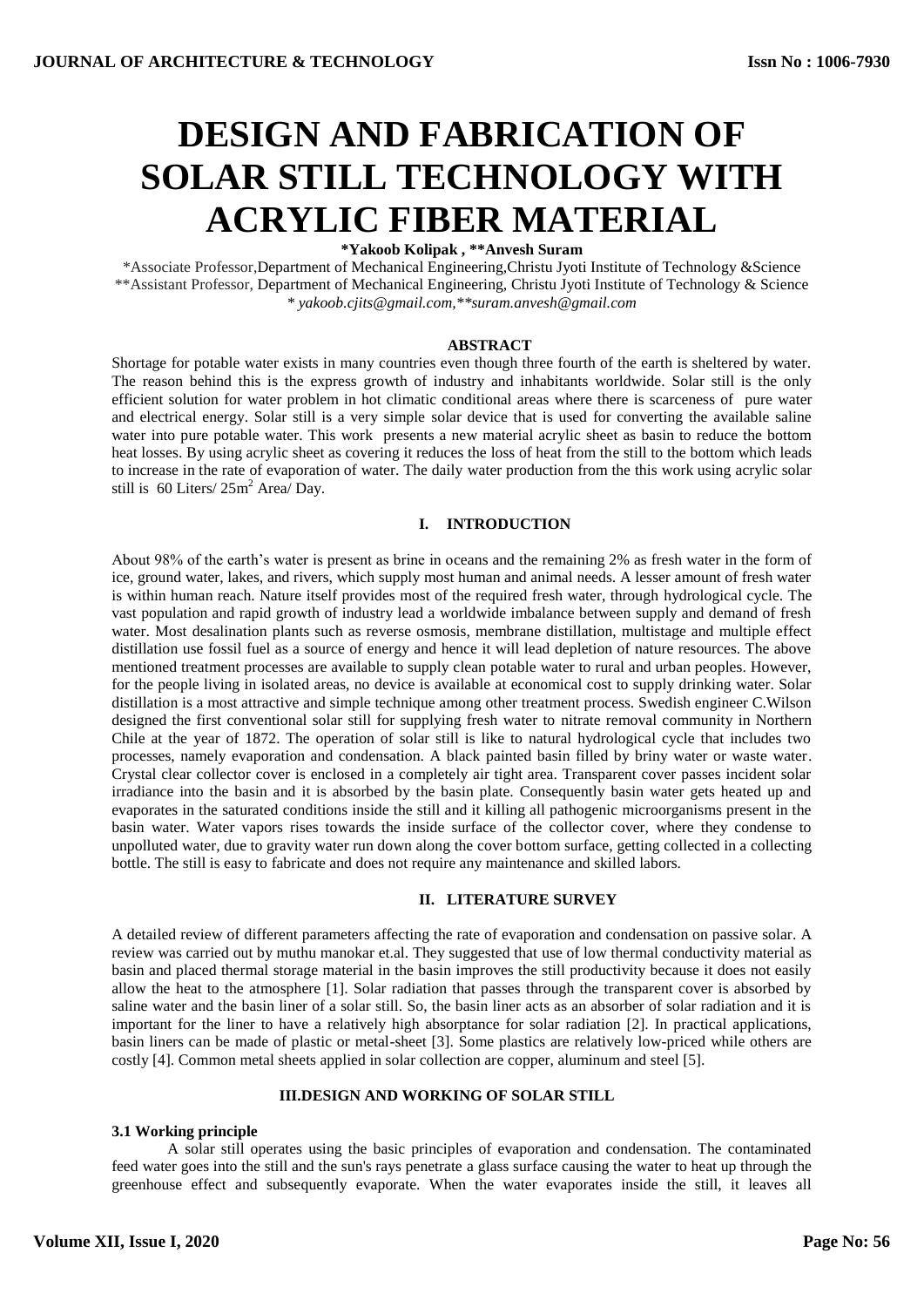contaminants and microbes behind in the basin. The evaporated and now purified water condenses on the underside of the glass and runs into a collection trough and than into an enclosed container. In this process the salts and microbes that were in the original feed water are left behind. Additional water fed into the still flushes out concentrated waste from the basin to avoid excessive salt build-up from the evaporated salts.

A solar still effectively eliminates all waterborne pathogens, salts, and heavy metals. Solar still technologies bring immediate benefits to users by alleviating health problems associated with water-borne diseases. For solar stills users, there is a also a sense of satisfaction in having their own trusted and easy to use water treatment plant on-site.



## **3.2 Design objectives for an efficient solar still**

For high efficiency the solar still should have high feed (un distilled) water temperature and a large temperature difference between feed water and condensing surface Low vapour leakage.

# **3.3 High Feed Water Temperature**

A high proportion of incoming radiation is absorbed by the feed water as heat. Hence low absorption glazing and a good radiation absorbing surface are required heat losses from the floor and walls are kept low The water is shallow so there is not so much to heat.A large temperature difference can be achieved if the condensing surface absorbs little or none of the incoming radiation Condensing water dissipates heat which must be removed rapidly from the condensing surface by, for example, a second flow of water or air, or by condensing at night.

## **3.4 Design Considerations**

Different designs of solar still have emerged. The single effect solar still is a Relatively simple device to construct and operate. However, the low productivity of the Solar still triggered the initiatives to look for ways to improve its productivity and Efficiency. These may be classified into passive and active methods. Passive methods include the use of dye or charcoal to increase the solar absorbtivity of water, applying good insulation, lowering the water depth in the basin to lower its thermal capacity, ensuring vapor tightness, using black gravel and rubber, using floating perforated black plate, and using reflective side walls. Active methods include the use of solar collector or waste heat to heat the basin water, the use of internal] and external condensers or applying vacuum inside the solar still to enhance the evaporation/condensation processes, and cooling the glass cover to increase the temperature difference between the glass and the water in the basin and hence increases the rate of evaporation.

Single-basin stills have been much studied and their behavior is well understood. The efficiency of solar stills which are well-constructed and maintained is about 50% although typical efficiencies can be 25%. Daily output as a function of solar irradiation is greatest in the early evening when the feed water is still hot but when outside temperatures are falling. At very high air temperatures such as over 45ºC, the plate can become too warm and condensation on it can become problematic, leading to loss of efficiency.



Figure.3. 2D-Drafting in Auto cad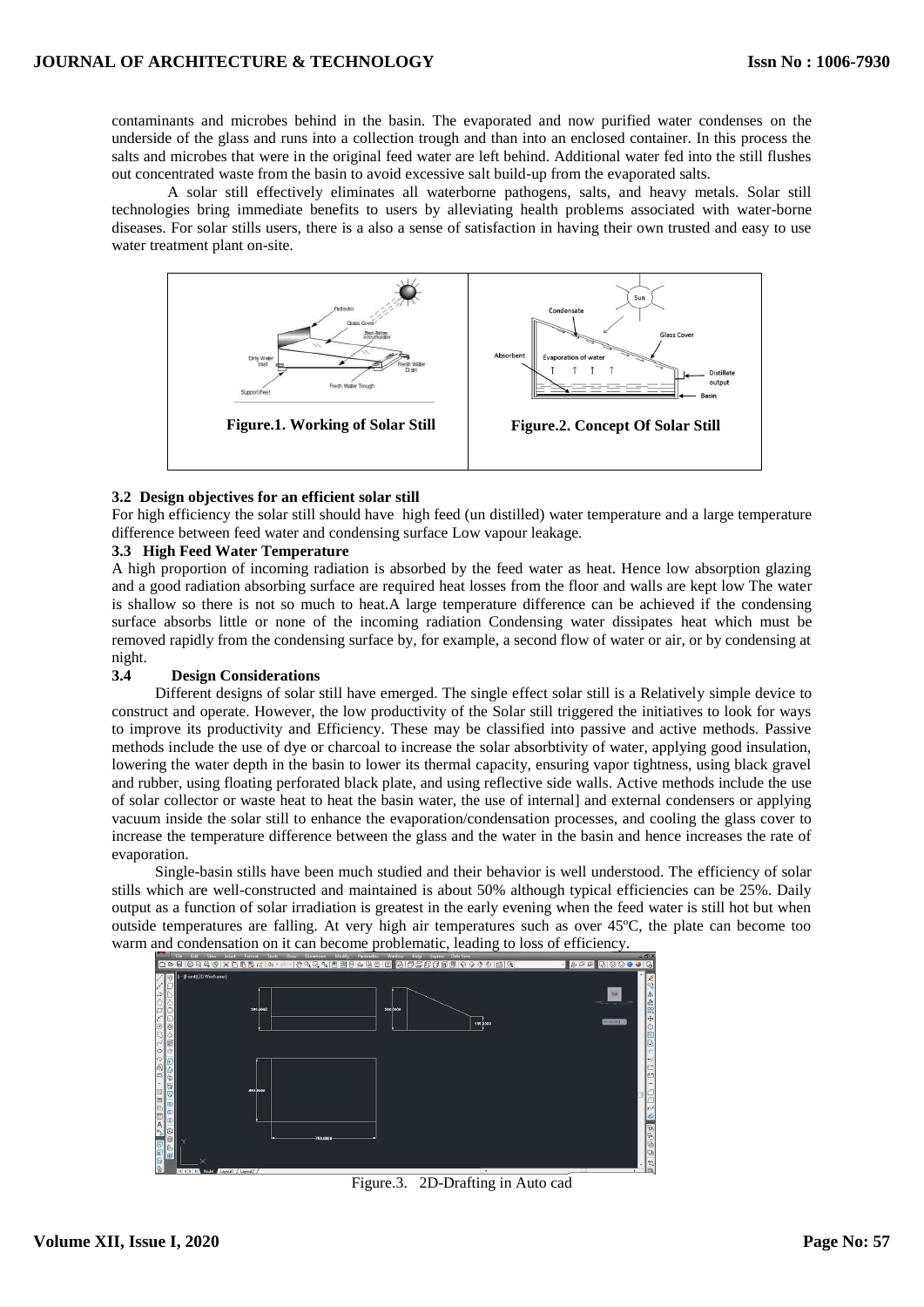

 **Figure. 4. 3-D drafting in Auto CAD**

## **3.5 Heat Transfer Analysis**

The equations governing the heat transfer rates are: *a. Conduction*  $Q = -k A dT / dx$ *b. Convection*  $Q = h A(T_{\text{surface}}^T \text{ambient})$ 

Both the losses are greatly dependant on the area and temperature difference between the medium i.e., water and ambient. Hence if we can reduce temperature of the whole system we can reduce the heat loss and hence improve the efficiency. But reducing operating temperature will come at the cost of lower rated of evaporation and consequently lower rated of condensation leading to slower distillation. So now the problem boils down to increasing the rated of evaporation at lower temperature.(Mass loss rate) / (Unit area) = (Vapor Pressure - Ambient Partial Pressure) \* sqrt ( (Molecular Weight)/(2\*pi\*R\*T));

The Vapor Pressure of a liquid at a given temperature is a characteristic property of that liquid. Vapor pressure of a liquid is intimately connected to boiling point. Vapor Pressures are influenced by Temperature logarithmically and this relationship is defined with the Clausius Clapyron Equation: Log P2 / P1 = Delta H vaporization  $\left[ 1 / T1 - 1/T2 \right] / 2.303$  (R), where: R = universal gas law constant = 8.31 J/mol-K = 8.31 X 10-3 Kj / mol-K P1 and P2 = vapor pressure at T1 and T2, T1 and T2 = Kelvin Temperature at the initial state and final state at 373K the pressure is 1 atm.

We all know that boiling takes place when the ambient temperature equals that of the vapor pressure of the liquid. This means that we can increase the rate of evaporation by reducing the pressure of the vessel. This will ensure higher rates of evaporation even at low temperatures. Constructing a solar water distiller using available utensils like plastic for casing, aluminum for absorption of heat, glass and the thermocol for insulation. Got the temperature of water up to 60 degrees and 100 ml of distilled water in 4 hours. Surface area is 12 sq.mt(1 sq feet)

## **3.6 Assembling and Manufacture**

Fabrication of the whole unit is pretty straig ht forward and involves metal cutting, welding, glass cutting, sealing, painting and drilling. All these processes can be done at any local workshop using simple machines – lathe, drill, welding, milling etc.

The steps in the process of assembling are outlined as follows:

1. The outer box will be fabricated first. It will be made of double wall and will be filled with glass wool to provide insulation.

2. The stages will be fabricated second the collector holes will be made at the time of fabrication. Finally the stages will be assembled inside the outer covering.

3. The collector tubes are then made and attached to the lowermost stage.

- 4. The holes are provided for
- a. Collecting distilled water
- b. Transporting saline water
- c. To attach the pump

5. The whole system is sealed using sealant to prevent the air from leaking in from the atmosphere.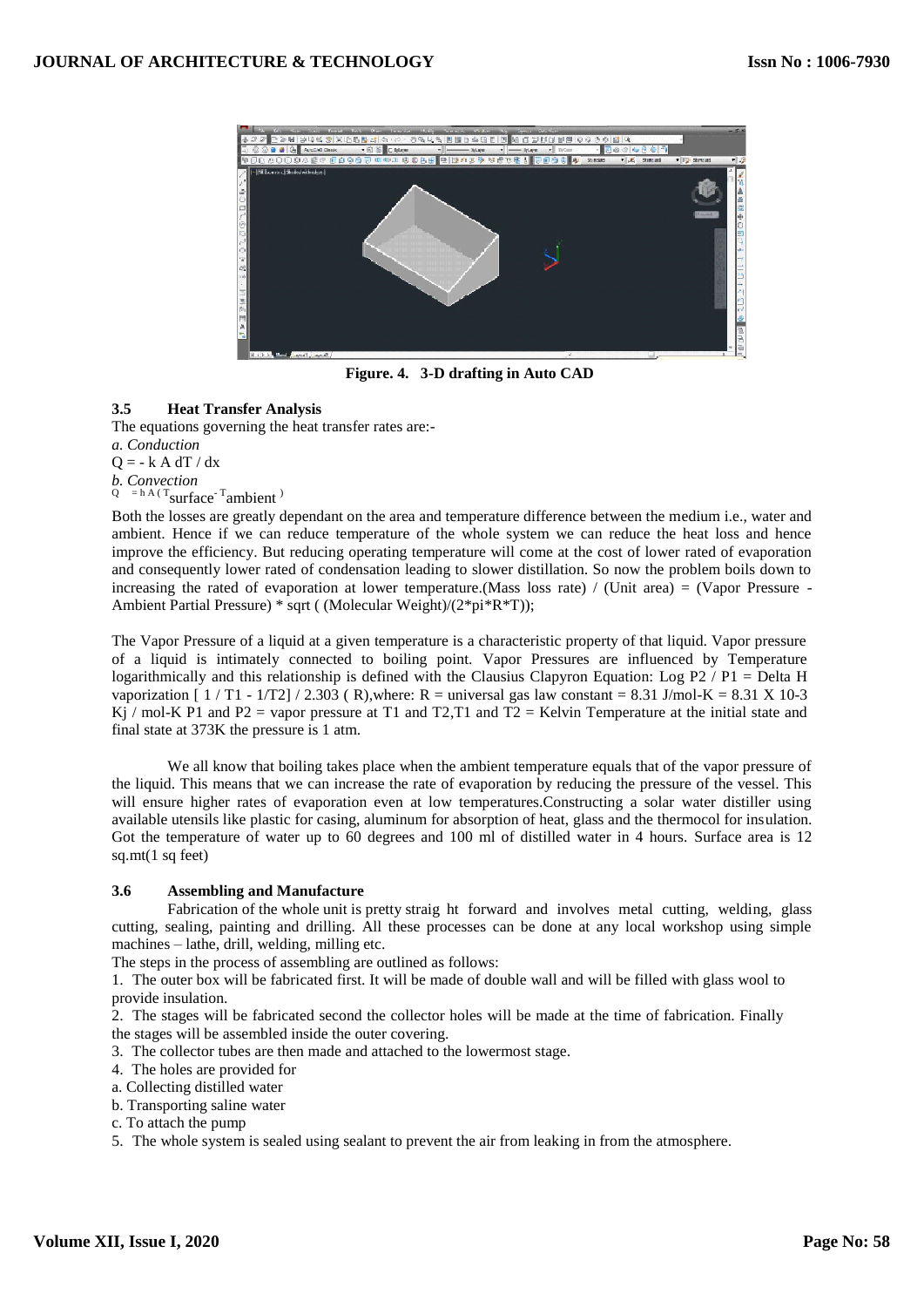#### **3.7 Experiment set up and Procedure**

The brackish or salt water is pour into the solar still through the inlet pipe of diameter of 20 mm and then closed by an air tight cap for maintained the solar still air tight so that the water vapour does not escape into the atmosphere. The solar still is placed such the inclined top glass cover is facing the south direction so that more amount of solar radiations go by into the solar still. Brackish water is filled into the solar still, after the sun raises, the solar radiations starts to enter into the solar still which leads to heating up of the aluminum fins and water. As aluminum has a thermal conductivity of 160 W/mk, it helps in conducting more amount of heat to the basin water which leads to the evaporation of water. This water vapour starts to condense on the bottom surface of the collector cover. This condensed water starts to slide down on the bottom surface of the glass due to the 30 inclination of the glass. This condensed water then gets collected in the collected bottle. This distilled water is collected in the beaker and then the amount of distilled water collected is measured. The thermocouples are placed to measure the temperature change at the fins, water, water vapour and glass bottom surface of the solar still and also ambient temperature with one hour interval. The solar still is made up of the following components acrylic box, aluminum fin, water collector and glass cover. Solid works software are used for component design in the part module and assembled in the assembled module and then exploded in the exploded view. The working of the solar still is that when the solar radiations from the sun enter inside the solar still through the glass cover of thickness 4 mm due to which the aluminum fin which has higher thermal conductivity gets heated and conducts heat to the basin water due to which basin water vaporizes into water vapor and then condenses on the collector cover and then gets collected in the water collector and passed into the measuring beaker through the outlet tube. The overall experimental set up of acrylic solar still.



#### **3.8 MATERIALS**

#### **3.8.1 Acrylic Fibers**

Acrylic is a plastic manufactured using one or more derivatives of acrylic acid. Polymethyl Methacrylate acrylic, or PMMA, is one of the more widely used forms of acrylic due to its exceptional weatherability, strength, clarity and versatility. There are a variety of acrylic polymer grades available for extrusion and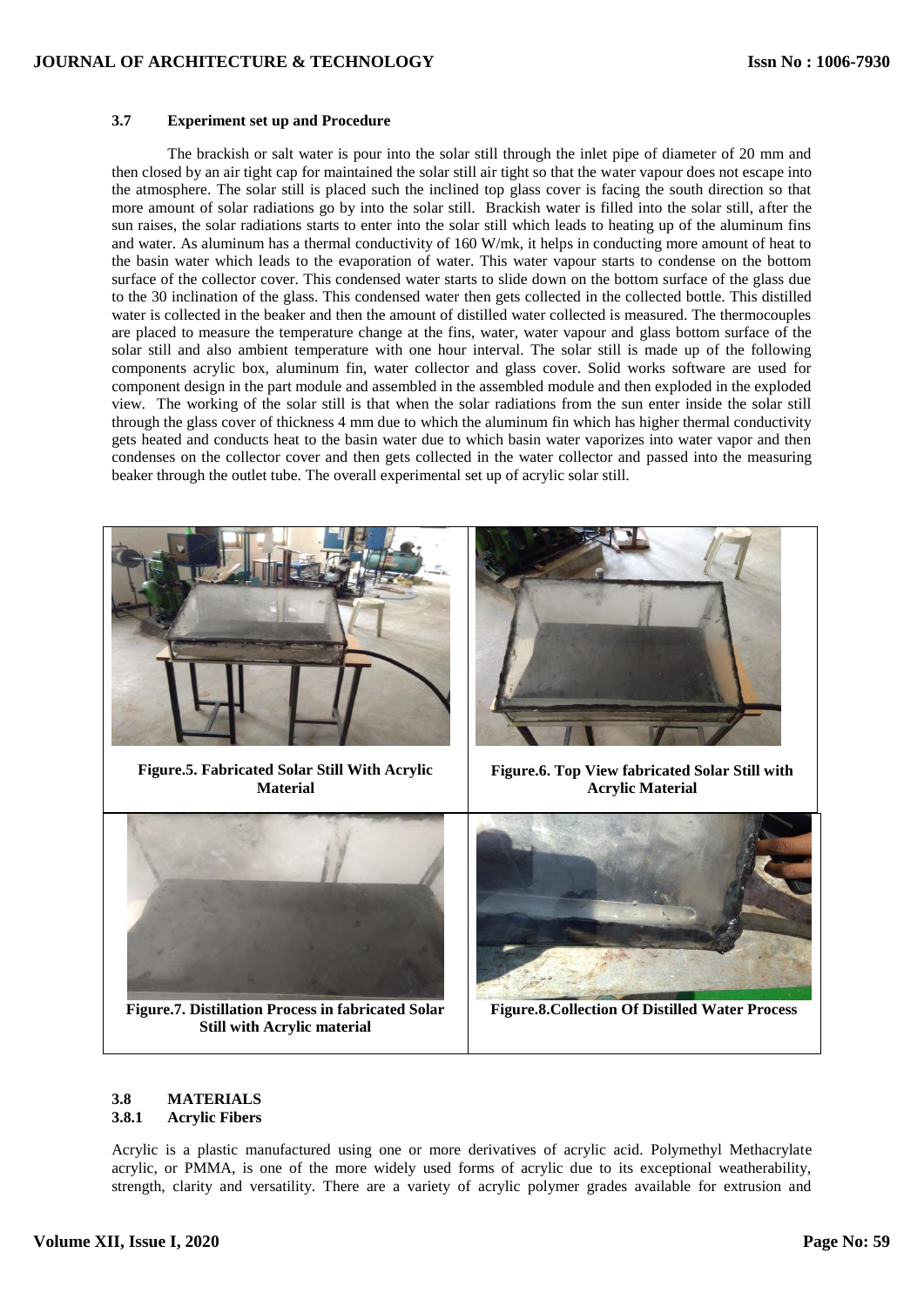injection molding manufacturing processes. Transparent, translucent opaque and colored polymers are available with varying levels of heat resistance, light transmissions, impact strength, flow rates and release capabilities. PMMA acrylic sheet exhibits glass-like qualities – clarity, brilliance, transparency, translucence – at half the weight with up to 10 times the impact resistance. It can be tinted or colored, mirrored or made opaque. A number of coatings can be applied to a sheet or finished part for performance enhancing characteristics such as scratch resistance, anti-fogging, glare reduction and solar reflectivity.Because it's thermoplastic and softens under extremely high temperatures, acrylic can be formed to virtually any shape. Incredibly durable, acrylic is a suitable solution for over a broad temperature range, and has superior weathering properties compared to other plastics.



# **3.8.2. Aluminum**

Aluminium is remarkable for its low density and its ability to resist corrosion through the phenomenon of passivation. Aluminum metal, when in quantity, is very shiny and resembles silver because it preferentially absorbs far ultraviolet radiation while reflecting all visible light so it does not impart any color to reflected light, unlike the reflectance spectra of copper and gold. Another important characteristic of aluminium is its low density, 2.70 g/cm3.Aluminium is a relatively soft, durable, lightweight, ductile, and malleable with appearance ranging from silvery to dull gray, depending on the surface roughness. It is nonmagnetic and does not easily ignite. A fresh film of aluminium serves as a good reflector (approximately 92%) of visible light and an excellent reflector (as much as 98%) of medium and far infrared radiation. The yield strength of pure aluminium is 7–11 MPa, while aluminium alloys have yield strengths ranging from 200 MPa to 600 MPa. Aluminium has about one-third the density and stiffness of steel. It is easily machined, cast, drawn and extruded.Aluminium atoms are arranged in a face-centered cubic (FCC) structure. Aluminium has a stacking-fault energy of approximately 200 mJ/m2.Aluminium is a good thermal and electrical conductor, having 59% the conductivity of copper, both thermal and electrical, while having only 30% of copper's density. Aluminium is capable of superconductivity, with a superconducting critical temperature of 1.2 kelvin and a critical magnetic field of about 100 gauss (10 milliteslas). Aluminium is the most common material for the fabrication of superconducting qubits.

## **3.8.3. Transparent Glass**

Glass is a non-crystalline amorphous solid that is often transparent and has widespread practical, technological, and decorative usage in, for example, window panes, tableware, and optoelectronics. The most familiar, and historically the oldest, types of glass are "silicate glasses" based on the chemical compound silica (silicon dioxide, or quartz), the primary constituent of sand. The term glass, in popular usage, is often used to refer only to this type of material, which is familiar from use as window glass and in glass bottles. Of the many silica-based glasses that exist, ordinary glazing and container glass is formed from a specific type called sodalime glass, composed of approximately 75% silicon dioxide (SiO2), sodium oxide (Na2O) from sodium carbonate (Na2CO3), calcium oxide, also called lime (CaO), and several minor additives.

## **RESULTS AND DISCUSSIONS**

Solar still shows the variations of Aluminium fin temperature with respect to time. Aluminium fin stores the heat energy and it will be dissipated the temperature at the time of low solar radiation. It can heat the upper surface of water level and hence it will increase the evaporation rate. Solar still shows the variations of water temperature with respect to time. The maximum water temperature was 69°C around 12 P.M for simple solar still. The water temperature of the solar still mainly depends on the solar radiation. In finned acrylic solar still, aluminum fins gives excess temperature to water. Solar still shows the variation of productivity with respect to time. From the graph it is very clear that A large amount of distilled water is obtained between the time period of 12.00 PM to 2.00 PM as most of the solar radiations pass into the glass thus increasing the temperature of the